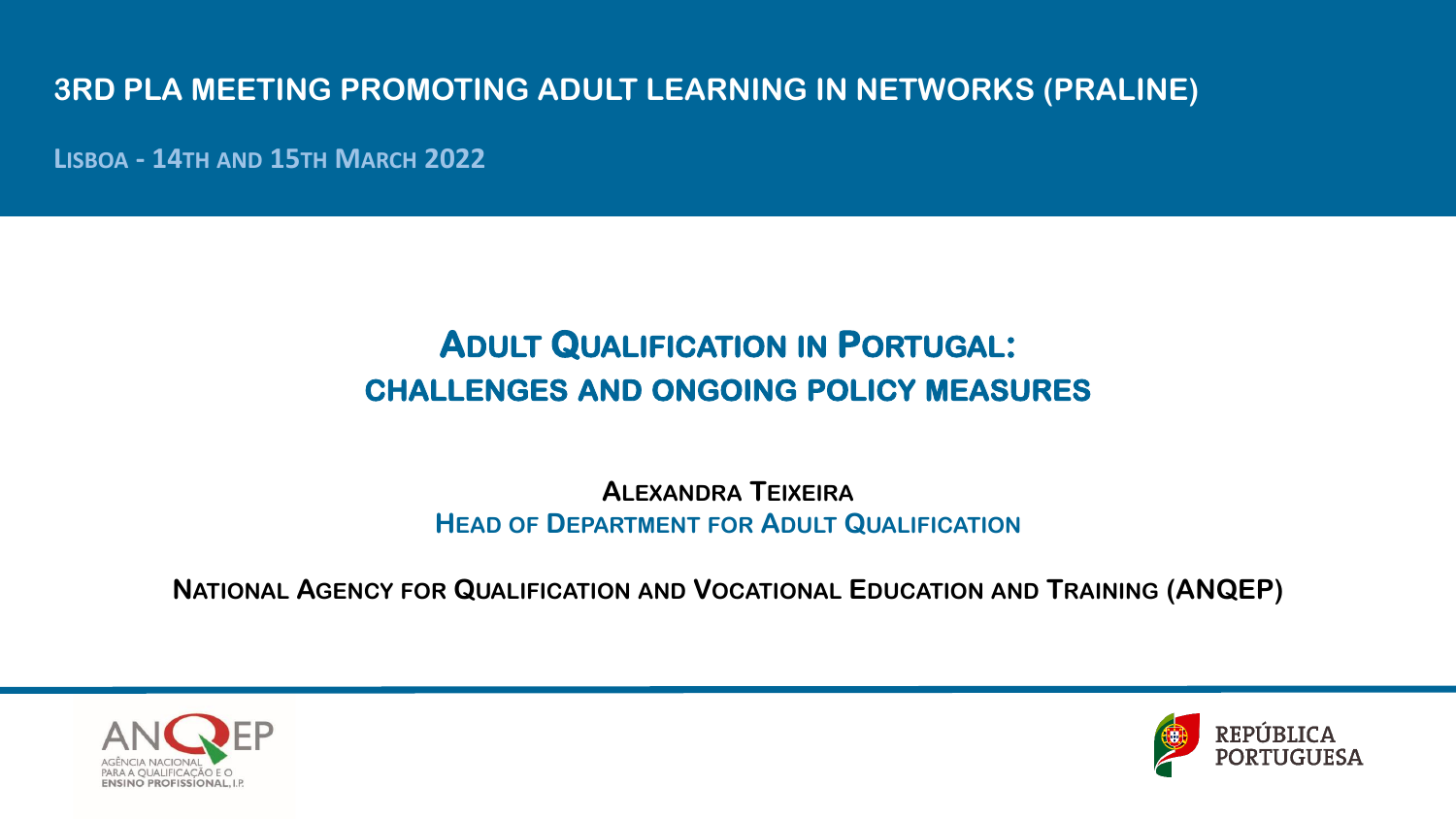### **VET IN PORTUGAL: THE NATIONAL QUALIFICATIONS SYSTEM (NQS)**

- **In PT the VET system is centrally governed by the ministries responsible for Education and Labour**
- NQS was created in 2007 (and updated in 2017) to reform VET within the education system and within the labour market by establishing common objectives, tools and structures
- NQS sets up the legal framework for adult VET as well as young people VET
- **Recently (February 2022) there was a regulatory legislative update concerning adult qualification**



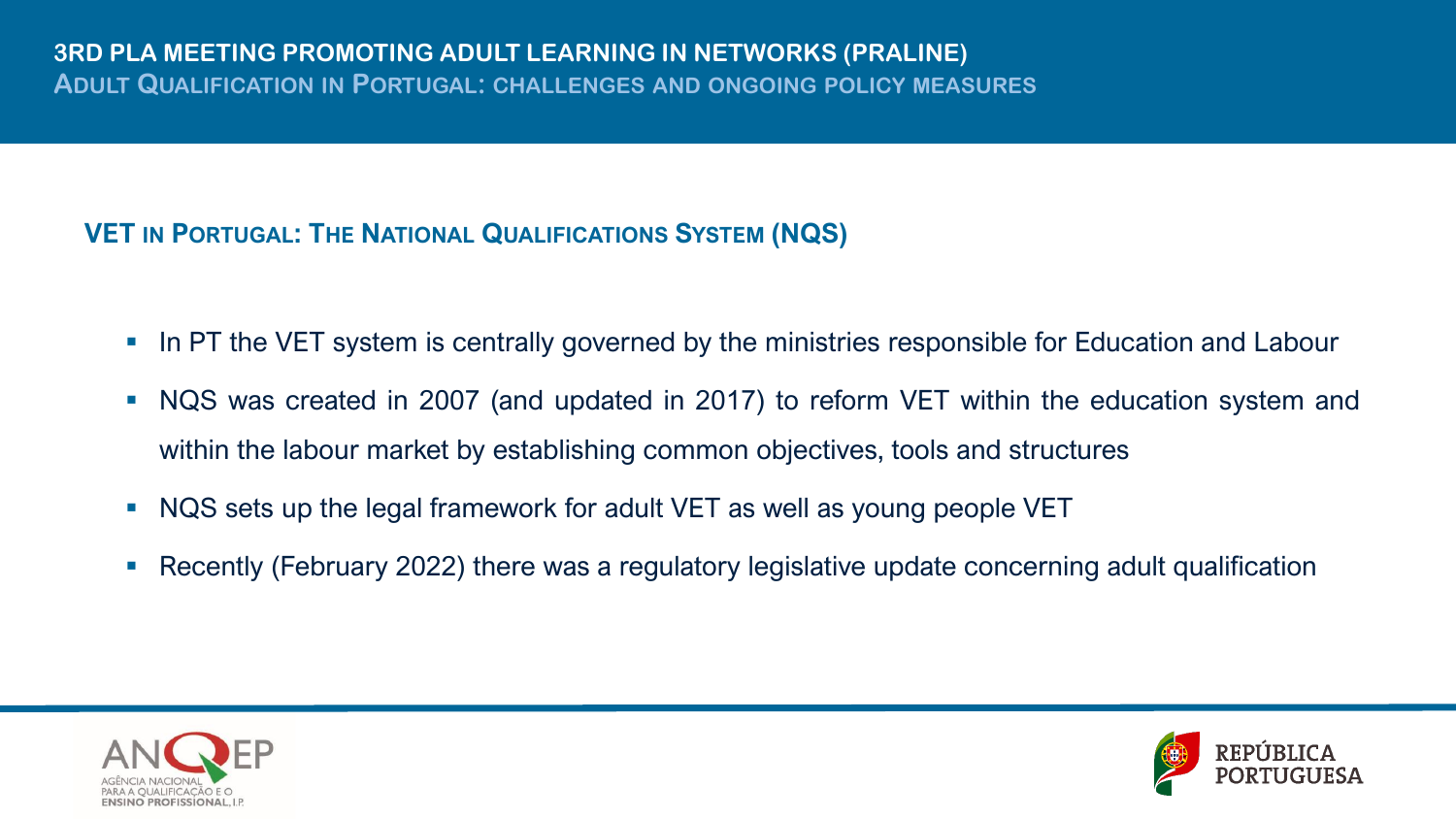### **THE NATIONAL QUALIFICATIONS SYSTEM: GUIDING PRINCIPLES**





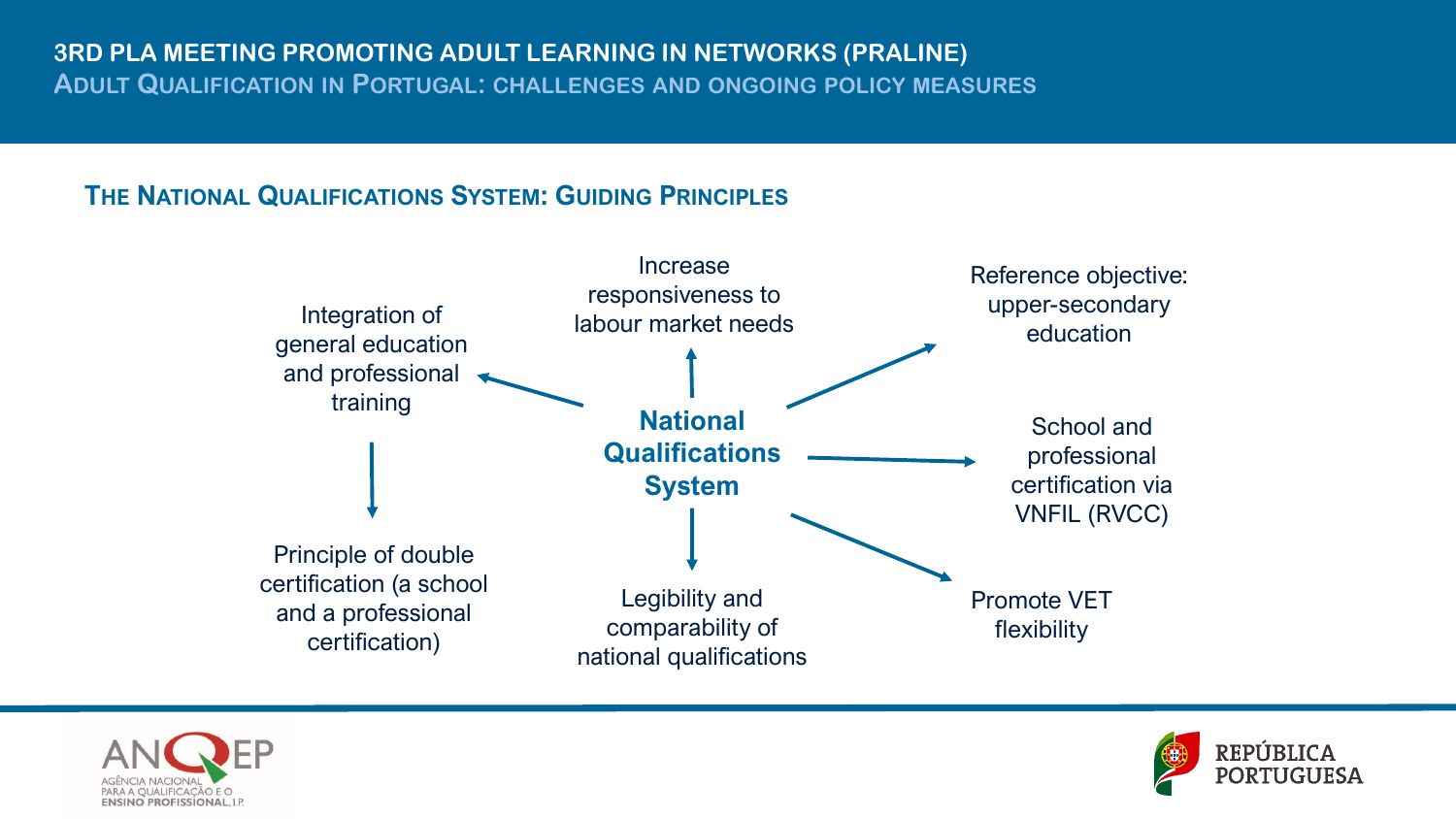### **THE NATIONAL QUALIFICATIONS SYSTEM: STRUCTURES AND INSTRUMENTS**





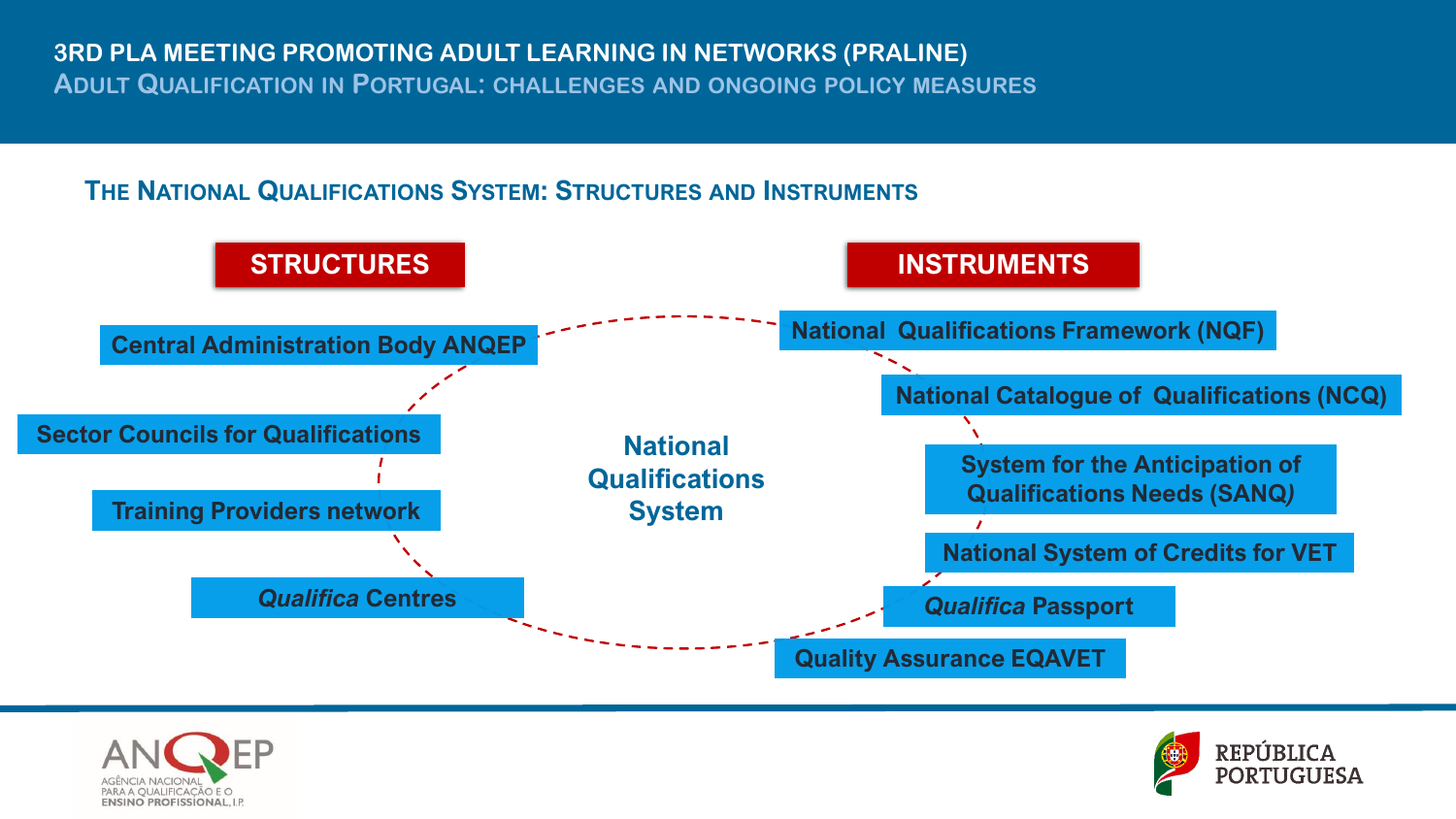### **ADULT VET: THE QUALIFICA PROGRAMME**



**The Qualifica programme** is an integrated strategy to foster the training and qualification of adults, launched in 2016 as a political priority of the Government to tackle the deficit of qualifications of the population.

### **Main principles**

- $\checkmark$  Raise the qualification level of adults and their employability
- $\checkmark$  Increase digital and functional literacy
- $\checkmark$  Better align the training provision with labour market needs



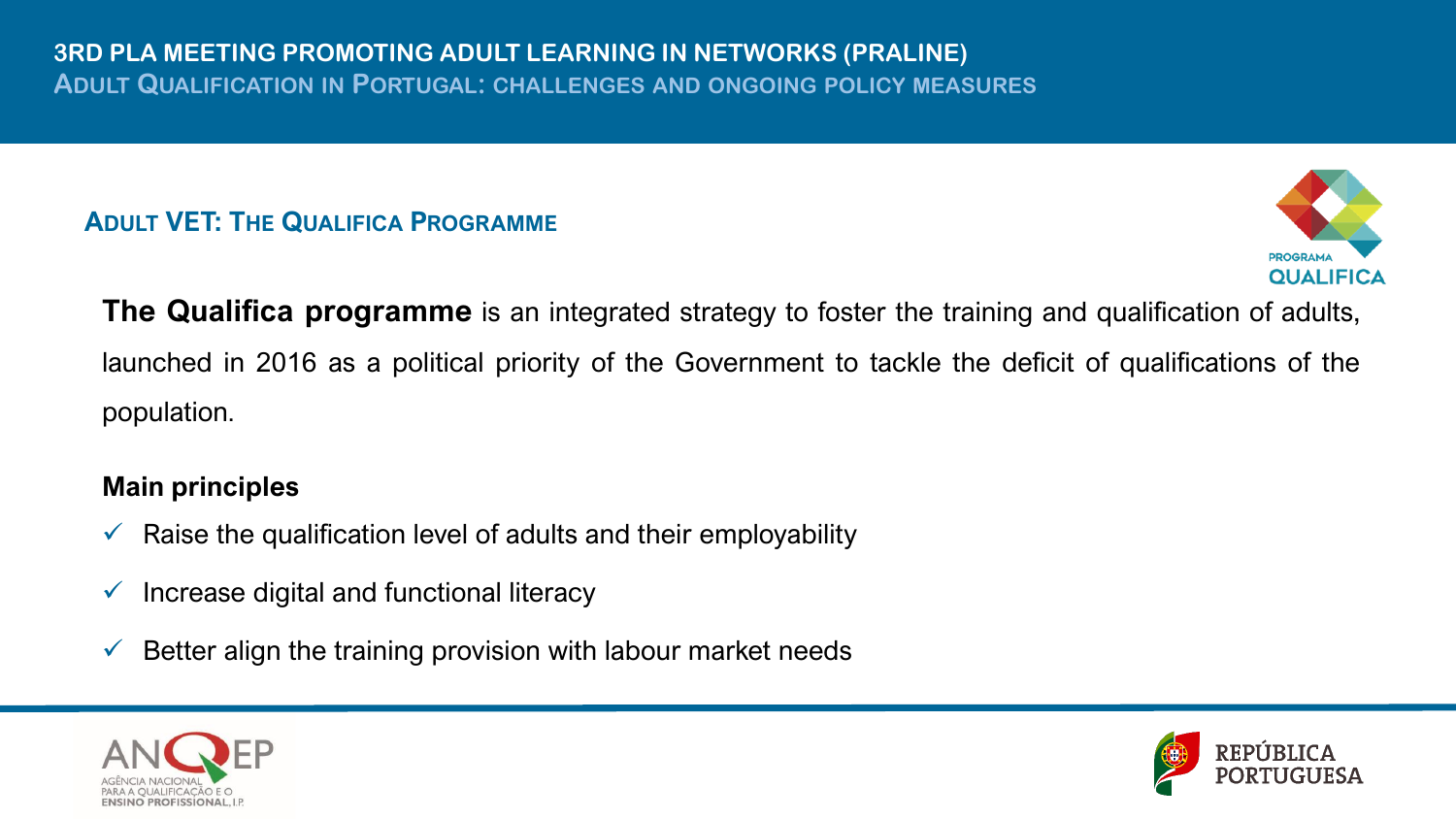### **THE QUALIFICA PROGRAMME: MAIN OBJECTIVES**

- **•** Promote training pathways that lead to an increase in the qualification level of adults
- **Encouraging the completion of qualifications for adults with incomplete education and training paths,** using different qualification offers
- Improve the complementarity between the recognition, validation and certification of competences (RVCC) and adult education and training offers (i.e. adult education and training courses – EFA)
- **•** Develop local networks for qualification, reinforcing the coordination and signing of protocols between municipalities, companies, local agents and Qualifica Centres
- Making the Qualifica Centres the main gateway to adult education and training





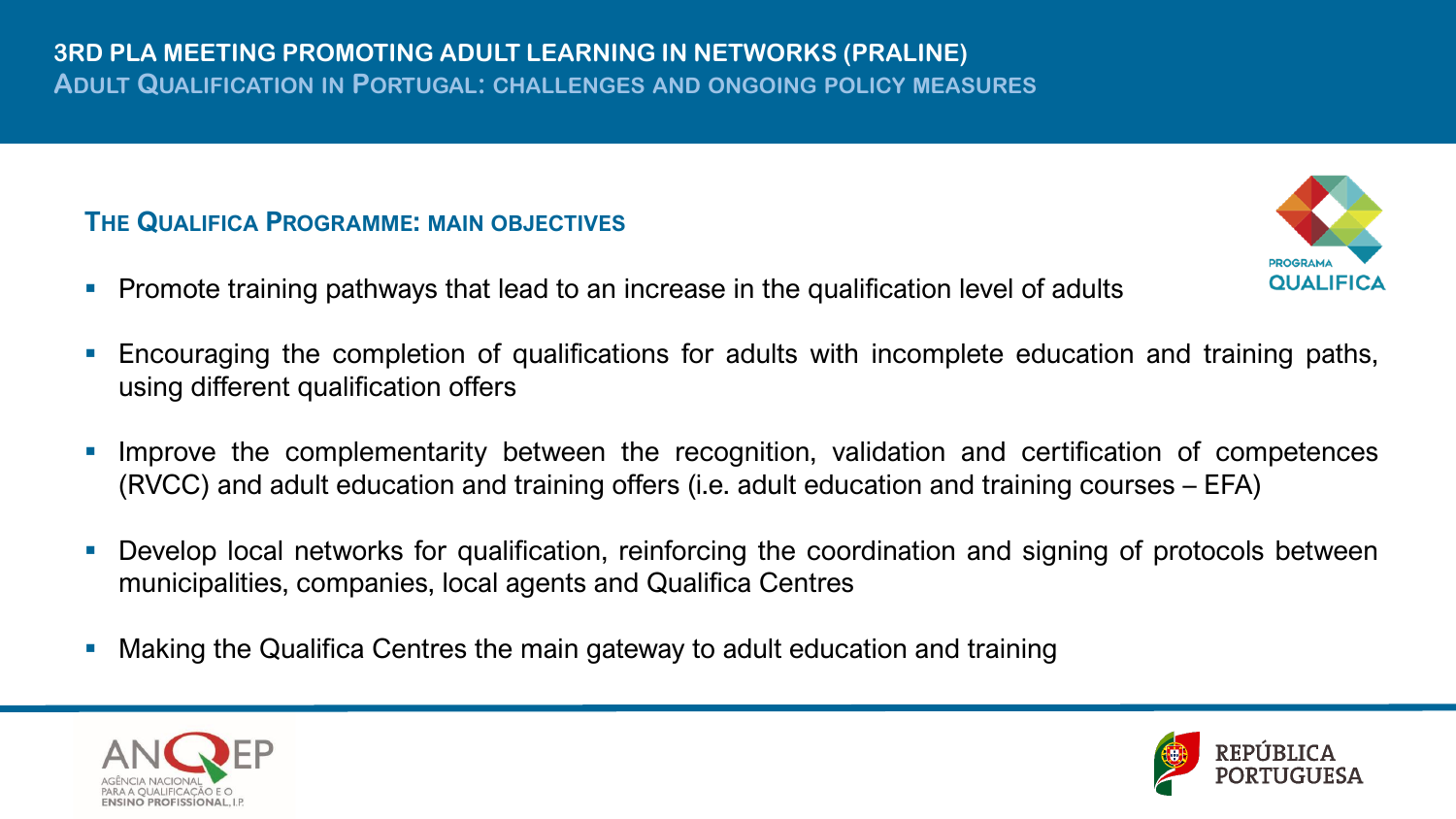### **THE QUALIFICA PROGRAMME: MAIN RESULTS (2017-2021)**

o Qualifica Centres Network: 310 centres



- (+ 9 Qualifica Centres AP specially oriented for public administration workers)
- o 713.374 enrolments in Qualifica centres
- $\circ$  87% (621.672) of the enrolments have already had their skills assessed (Lifelong Guidance and referral)
- o Adults were predominantly (almost 470.000) oriented to ET pathways (tailored learning offer) and more than 152.000 are in RVCC processes
- o Almost 730.000 attained a certification, 98.655 of which correspond to total certification (i.e. that awarded a higher school level and/or a qualification level of the NQF)



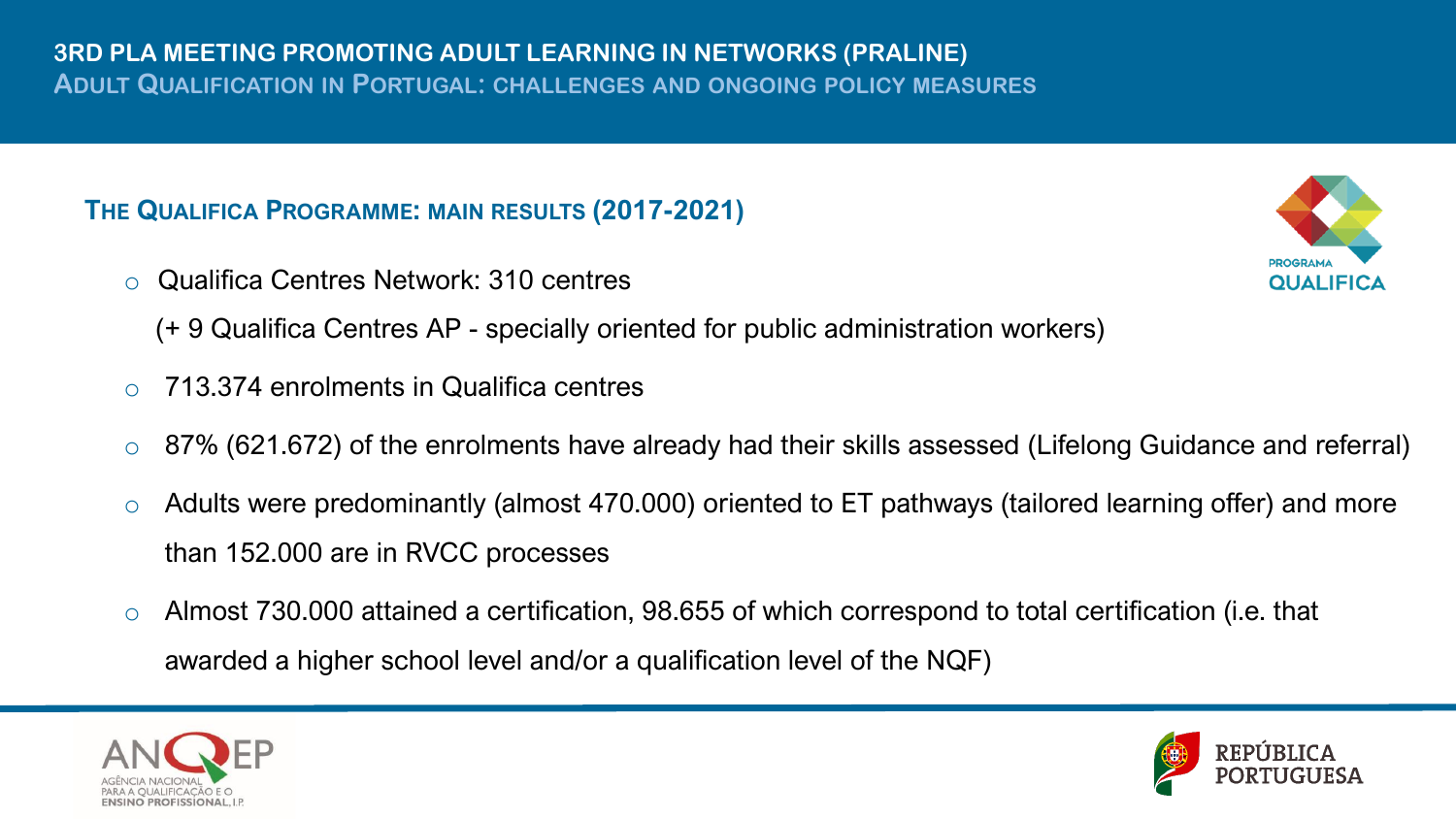### **THE QUALIFICA PROGRAMME: ADULTS' PROFILE**



- $\div$  58% are women and 42% are men
- ❖ The majority (63%) are under 45 years old (38% are aged between 30-44years old and 25% are aged between 18-29 years old)
- ❖ 57% don't have the upper secondary level and 34% don't have the lower secondary level
- ❖ 43% are unemployed and 51% are employed



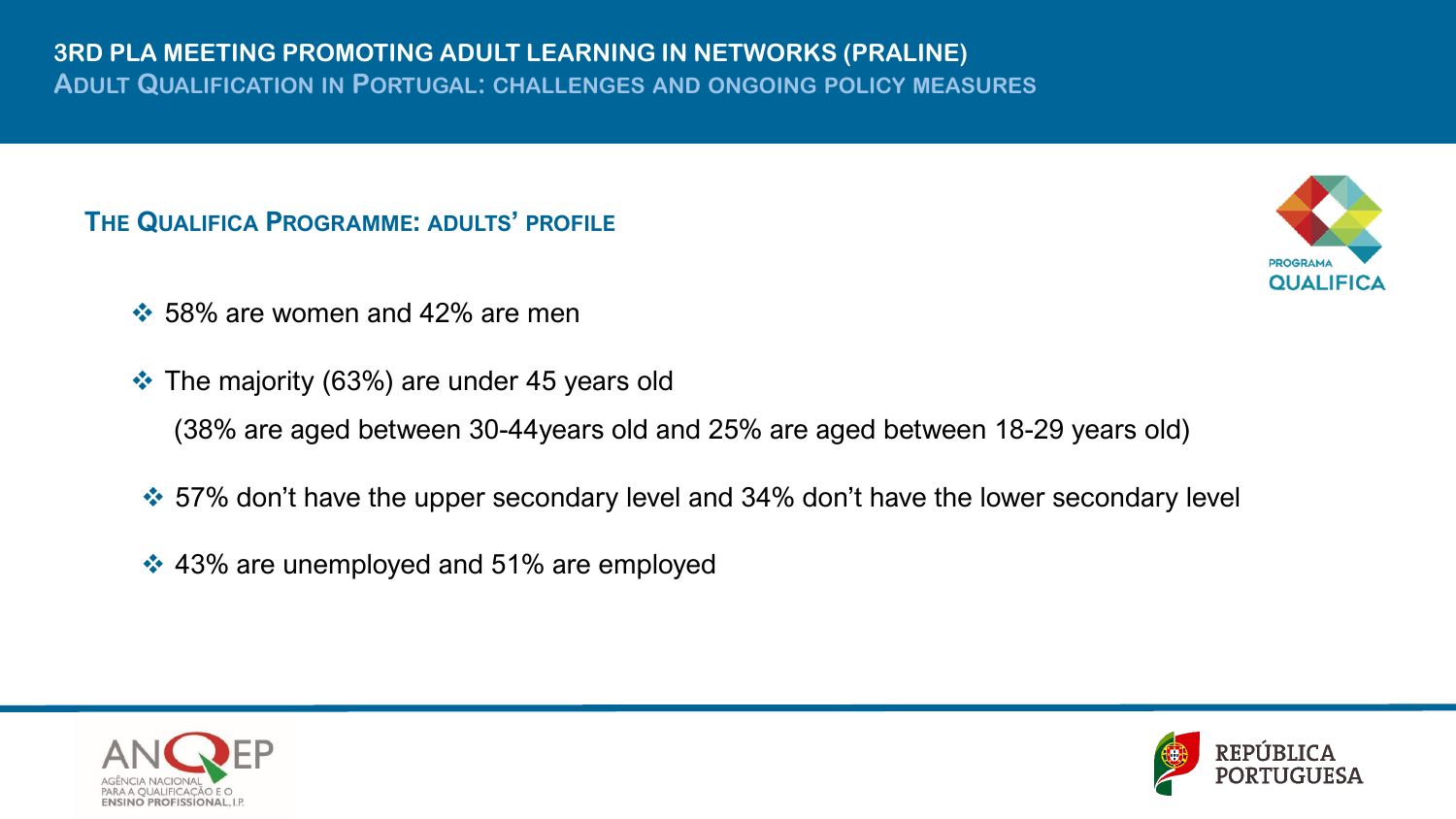#### **ADULT QUALIFICATION: CHALLENGES AND ONGOING POLICY MEASURES**

- Mobilising adults to LLL, specially the low skilled
- $\checkmark$  Improving guidance and monitoring of VET pathways
- $\checkmark$  Increasing/investing in the completion of incomplete pathways
- $\checkmark$  Creating a new approach to RVCC, making it more flexible
- $\checkmark$  Strategic updating of NCQ by increasing agility, flexibility, and the ability to respond to labour market needs (digital and green transition)